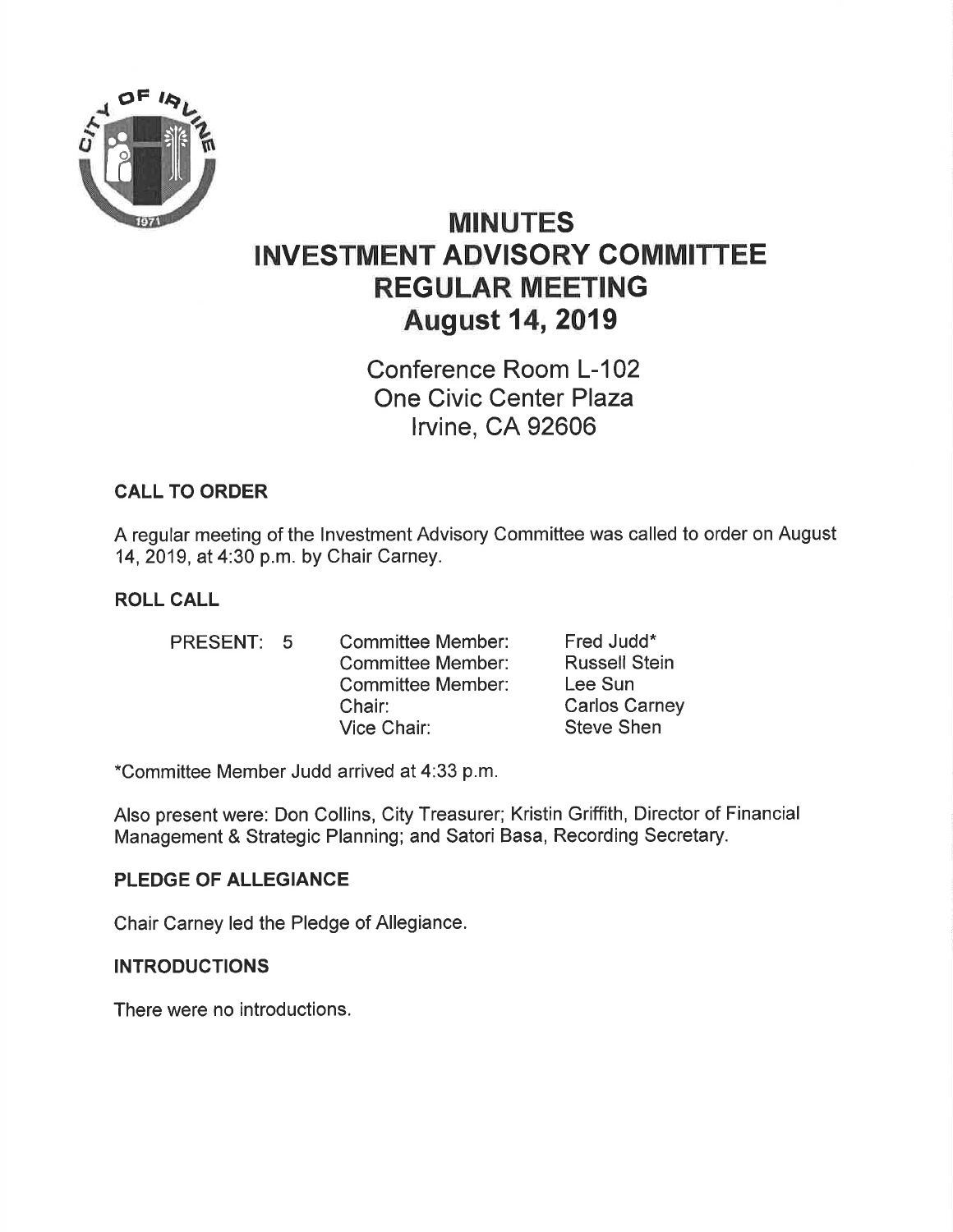#### PRESENTATIONS

#### $1<sub>1</sub>$ CITY OF IRVINE DEFINED BENEFIT PENSION PLAN INVESTMENT PERFORMANCE REVIEW

Eric Lee, Vice President and Senior Portfolio Manager from Wells Fargo, presented the performance review via conference call and answered questions Kristin Griffith, Director of Financial Management & Strategic Planning, also answered questions.

#### ANNOUNCEMENTS

There were no announcements

#### ADDITIONS AND DELETIONS TO THE AGENDA

There were no additions or deletions to the agenda

#### PUBLIC COMMENTS

There were no public comments

#### COMMITTEE BUSINESS

2. MINUTES

#### ACTION: Moved by Committee Member Judd, seconded by Gommittee Member Sun, to:

Approve the minutes of the Investment Advisory Committee meeting held on May 8, 2019.

The motion carried as follows

| AYES:           | 4            | <b>COMMISSIONERS:</b> | Carney, Judd, Sun, Shen |
|-----------------|--------------|-----------------------|-------------------------|
| NOES:           | $\mathbf{u}$ | <b>COMMISSIONERS:</b> | <b>None</b>             |
| ABSENT:         | $\mathbf{U}$ | COMMISSIONERS:        | <b>None</b>             |
| <b>ABSTAIN:</b> |              | <b>COMMISSIONERS:</b> | <b>Stein</b>            |

#### 3. TREASURER'S REPORT FOR QUARTER ENDED JUNE 30, 2019

Don Collins, City Treasurer, presented the staff report and answered questions Jason Click, President of Meeder Public Funds, Jason Headings, Senior Vice President of Meeder Public Funds, Dennis Yacobozzi, President of United